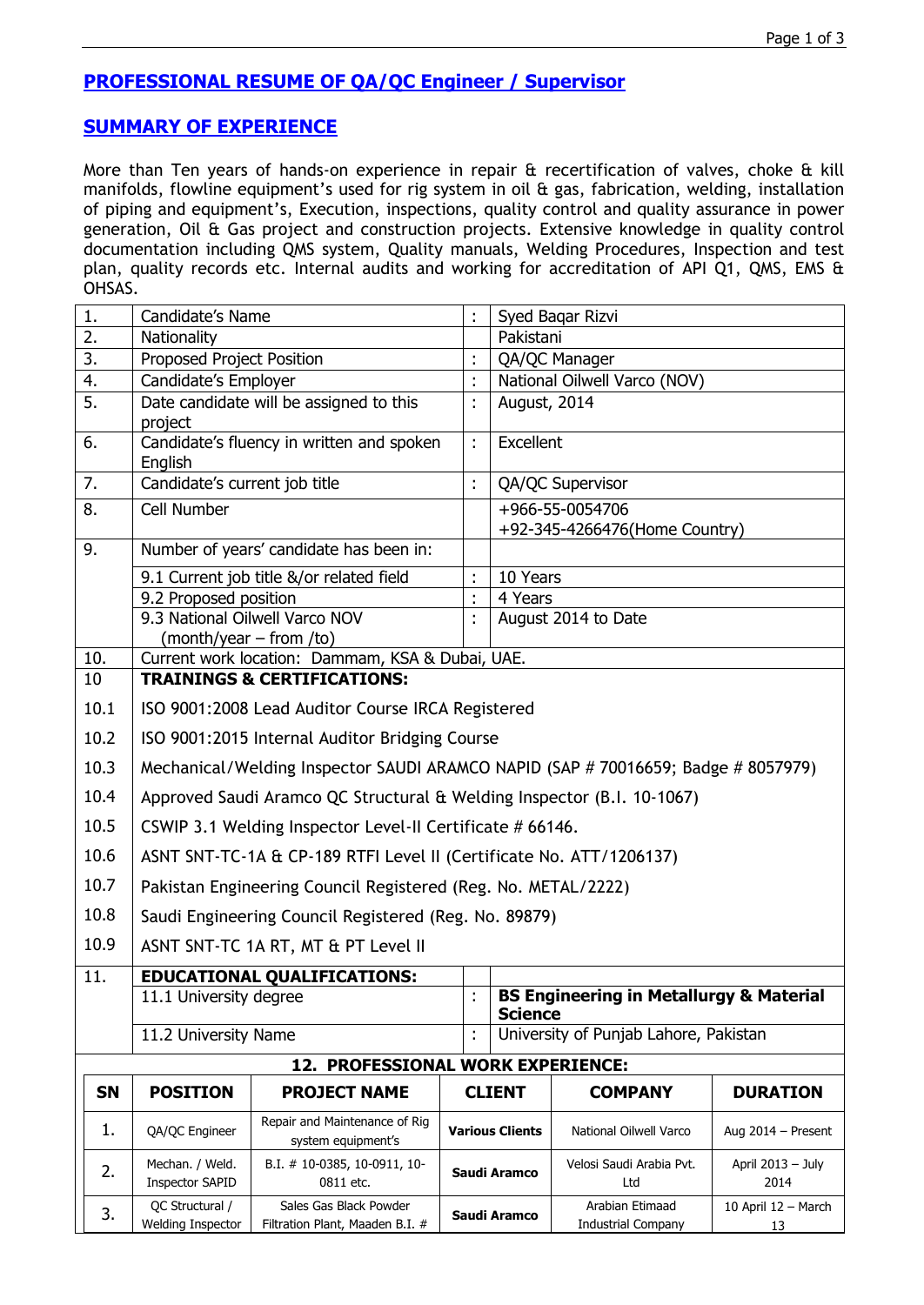|     |                                          | 10-1067                                |                       |                           |                                  |
|-----|------------------------------------------|----------------------------------------|-----------------------|---------------------------|----------------------------------|
| 4.  | QC Inspector                             | SASREF SCOT & SWS4 Project,            | Saudi Aramco          | Arabian Etimaad           | 15 Dec 11 to 9th                 |
|     | Piping                                   | <b>KSA</b>                             | <b>Shell Refinery</b> | <b>Industrial Company</b> | April 12                         |
| 5.  | OC Weld. & Mech.                         | Jubail Export Refinery Project         |                       | Arabian Etimaad           | 21st of May 2011-                |
|     | Inspector                                | (JERP)                                 | MMG, KSA              | <b>Industrial Company</b> | 14th Dec 2011                    |
| 6.  | QA/QC Engineer                           | Nesma Tank Erection Project            | Jubail Export         | Arabian Etimaad           | 6 Jan $2011 - 20$ th             |
|     |                                          |                                        | <b>Refinery</b>       |                           |                                  |
|     |                                          |                                        | <b>Project (JERP)</b> | <b>Industrial Company</b> | May 2011                         |
| 7.  | Mechanical &<br><b>Welding Inspector</b> | <b>Winteco Tank Fabrication</b>        | Saudi Kyan            | Arabian Etimaad           |                                  |
|     |                                          |                                        | <b>Petrochemical</b>  |                           | 30th May 2010 to<br>5th Jan 2011 |
|     |                                          |                                        | Company, KSA          | <b>Industrial Company</b> |                                  |
| 8.  | QA/QC Inspector                          | Styrene Monomer pipeline<br>Project    | <b>Arabian</b>        | Arabian Etimaad           | 15th Jan 2010 -                  |
|     | Mechanical/Weldi                         |                                        | <b>Chemical</b>       |                           |                                  |
|     | ng                                       |                                        | <b>Latex Ltd</b>      | <b>Industrial Company</b> | 29thMay 2010                     |
| 9.  | <b>QC</b> Inspector                      | Nishat Power Plant Chunia,<br>Pakistan |                       | Etimaad Engineering Pvt.  | April 2009 - 14th                |
|     | Welding                                  |                                        |                       | Ltd                       | Jan 2010                         |
| 10. | Inspector Piping &<br>Welding            | Manufacturing of Tractor parts         | <b>Millat and</b>     |                           | Dec 2007 - Mar                   |
|     |                                          |                                        | <b>Ghazi Tractor</b>  | <b>Excel Engineering</b>  | 2009                             |

## **13. SUMMARY OF RESPONSIBILITY PERFORMED:**

1. Review the client contract document for the job description and scope of work and prepare route sheet for the job received for repair after a thorough inspection of equipment.

• 2. Perform the initial inspection and complete strip down of equipment if required. Prepare the preliminary inspection report and send back for operations for quotation.

• 3. Record the identification and traceability of the equipment to avoid mix-up and maintain record.

4. Verify the spare list for equipment and perform the inspection after cleaning of the equipment. Perform dimensional and visual inspection as required by manufacturer and maintain the record.

5. Inspect the spare received at shop, verify the COC and installation of spare parts.

• 6. Inspection of welding activities for repair works and verifies the WPS, PQR and WQT for welder before startup of welding activity. Inspection of consumable, baking and storage of electrodes and welding machine calibration.

• 7. Review and coordinate for NDT and hardness testing of repair equipment and review the reports.

• 8. Witness the hydro testing of equipment and review the chart recorder results.

• 9. Verify the blasting and painting activities and measurement of DFT and WFT of painted areas and maintain the painting records.

• 10. Perform the final assembly inspection of equipment and maintain the record of all QC documents.

• 11. Contractor engineering e-reviews at different stages of design and highlight the standard requirements and lapses.

• 12. Reviewing & approve the quality personals & documents of contractor for the qualification as per Sch. Q requirements and SA Standards.

• 13. Participate in the quality meetings with SAPMT to highlight weekly quality issues to the project engineer and maintain the MOM records.

• 14. Monitoring the witness & hold points as per RFI's raised in QMIS with SATIP requirement and sequences.

• 15. Monitoring the quality systems of contractor, third parties and subcontractors procedure implementation and quality personal performance.

• 16. Issue NCR, LBE, and Standard Violation in case any non-conformity found as per Saudi Aramco Standards and generated through QMIS.

• 17. Monitoring contractor internal NCRs and closely witness the corrective and preventive actions of contractor to avoid recurrence.

• 18. Provide the safety suggestion and safety highlights in case contractor not following Aramco safety work procedures.